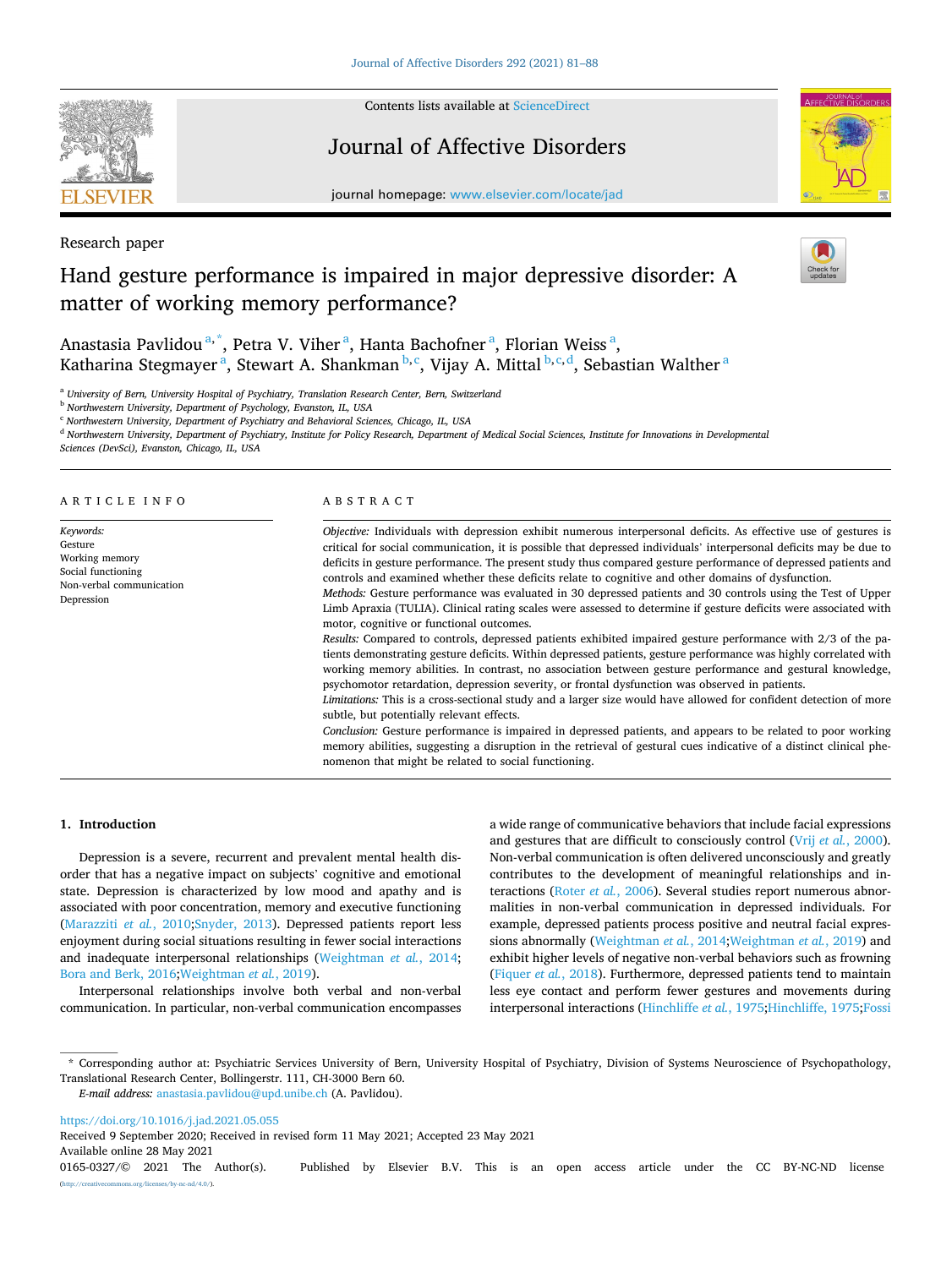# <span id="page-1-0"></span>*et al.*[, 1984;Dimic](#page-6-0) *et al.*, 2010).

Gesture performance occurs in the context of spoken language and involves movements that accompany speech, facilitating communication, understanding, and learning during social interactions [\(Cook](#page-6-0) *et al.*, [2008;](#page-6-0)Kelly *et al.*[, 2010\)](#page-6-0). Gesture performance can be quantified in two domains; imitation (performance after demonstration) and pantomime (performance following verbal command), and can either be meaningful or meaningless in nature ([Vanbellingen](#page-7-0) *et al.*, 2010). Gestures predominantly engage the left frontal-parietal networks of the brain ([Fridman](#page-6-0)  *et al.*[, 2006](#page-6-0);[Bohlhalter](#page-6-0) *et al.*, 2009;[Lesourd](#page-6-0) *et al.*, 2018). In recent years, studies in schizophrenia patients reveal the importance of assessing gesture deficits in mental health conditions. These studies have shown that gesture deficits are prevalent across all stages of the disease, present in both medicated and non-medicated patients with schizophrenia ([Mittal](#page-6-0) *et al.*, 2006;[Walther](#page-7-0) *et al.*, 2015), and are directly associated with poor social functioning, motor abnormalities, frontal lobe dysfunction, working memory abilities and gestural knowledge [\(Walther](#page-7-0) *et al.*, [2013a;Walther](#page-7-0) *et al.*, 2015[;Walther](#page-7-0) *et al.*, 2016[;Walther](#page-7-0) *et al.*, 2020a). Neuroimaging studies have also shown that poor gesture performance is directly related with reduced structural connectivity and cortical thickness, as well as, hypoactivation and altered resting-state functional connectivity within the left frontal-parietal-temporal network in patients with schizophrenia [\(Stegmayer](#page-7-0) *et al.*, 2016a;[Stegmayer](#page-7-0) *et al.*, [2018;](#page-7-0)Viher *et al.*[, 2018;Wuthrich](#page-7-0) *et al.*, 2020).

Schizophrenia and depression share some core phenotyping similarities in the affective domain ([Annen](#page-6-0) *et al.*, 2012;Olsen *et al.*[, 2015](#page-7-0); [Steinau](#page-7-0) *et al.*, 2017) and both may present a generalized slowing of physical activity known as psychomotor retardation, which affects fine and gross motor behavior, as well as, motor speed and velocity, facial expressions and speech production ([Nelson and Charney, 1981](#page-7-0);[Hoff](#page-6-0)mann *et al.*[, 1985;Lemke](#page-6-0) *et al.*, 1997;[Lemke](#page-6-0) *et al.*, 2000;[Morrens](#page-6-0) *et al.*, [2007;Bennabi](#page-6-0) *et al.*, 2013[;Walther](#page-7-0) *et al.*, 2019). Although psychomotor retardation has long been associated with severity of depressive symptoms, the performance of hand gestures has been greatly overlooked in depression.

In this study, we aim to explore gesture deficits in patients with depression and their relation to psychomotor retardation and cognitive processes. We hypothesize that a significant percentage of depressed patients are impaired in gesturing and that these deficits are associated with cognitive and functioning outcomes.

# **2. Materials and methods**

# *2.1. Participants*

The current study included 30 patients (17 females) and 30 controls (16 females) matched for age, gender and education. All participants were right-handed in accordance to the Edinburgh Handedness Inventory ([Oldfield, 1971\)](#page-7-0), were native German speakers, and had grown up in Switzerland. Demographic and clinical characteristics of patients and controls are presented in Table 1. Written informed consent was attained from all participants and the study was approved by the local ethics committee (2018–01188), and thus complies with the tenants of the Declaration of Helsinki.

Patients were recruited from the inpatient and outpatient departments at the University Hospital of Psychiatry in Bern Switzerland, and diagnosed with current major depressive disorder in accordance to the Mini International Neuropsychiatric Interview (MINI) and DSM-5 criteria. Most patients ( $n = 28$ ) were on stable antidepressant medication at the time of testing that fall under 8 classes: selective serotonin reuptake inhibitors (SSRI's;  $n = 10$ ), selective serotonin and norepinephrine reuptake inhibitors (SSNRI's;  $n = 8$ ), tricyclic antidepressants (TCA;  $n = 5$ ), tetracyclic antidepressants (TeCa's;  $n = 5$ ), norepinephrine and dopamine reuptake inhibitors (NRDI's;  $n = 2$ ), monoamine oxidase inhibitors (MAOI's;  $n = 2$ ) and Lithium ( $n = 4$ ). Some patients ( $n = 10$ ) were taking more than one class of antidepressant medication, while two

**Table 1**  Demographic and clinical characteristics.

| b chrogruphic und ennieur enurueterio |                        |                        |                          |  |  |  |  |  |  |  |
|---------------------------------------|------------------------|------------------------|--------------------------|--|--|--|--|--|--|--|
|                                       | Patients $(n =$<br>30) | Controls $(n =$<br>30) | $t$ - test               |  |  |  |  |  |  |  |
| Demographic                           |                        |                        |                          |  |  |  |  |  |  |  |
| Age (years)                           | $37.3 \pm 12.5$        | $37.4 \pm 12.7$        | $t = -0.02; p = 0.98$    |  |  |  |  |  |  |  |
| Gender (females<br>%                  | 56.6 %                 | 53.3%                  | $t = -0.25$ ; $p = 0.79$ |  |  |  |  |  |  |  |
| Education (years)                     | $14.6 \pm 3.5$         | $14.6 \pm 2.4$         | $t = 0.02; p = 0.98$     |  |  |  |  |  |  |  |
| Assessments                           |                        |                        |                          |  |  |  |  |  |  |  |
| PKT <sup>b</sup>                      | $24.8 \pm 3.4$         |                        |                          |  |  |  |  |  |  |  |
| <b>BAG</b>                            | $31.3 \pm 2.7$         | $31.6 \pm 6.0^a$       | $t = -0.23$ ; $p = 0.81$ |  |  |  |  |  |  |  |
| CRT                                   | $11.4 \pm 3.89$        | $14.3 \pm 2.6$         | $t = -3.32; p =$         |  |  |  |  |  |  |  |
|                                       |                        |                        | $0.001***$               |  |  |  |  |  |  |  |
| SRRS <sup>b</sup>                     | $21.4 \pm 9.2$         |                        |                          |  |  |  |  |  |  |  |
| MADRS <sup>b</sup>                    | $26.9 \pm 10.5$        |                        |                          |  |  |  |  |  |  |  |
| SOFAS <sup>b</sup>                    | $55.3 \pm 14.9$        |                        |                          |  |  |  |  |  |  |  |
| FAB                                   | $16.3 \pm 2.7$         | $16.7 \pm 1.4$         | $t = -0.79; p = 0.43$    |  |  |  |  |  |  |  |
| <b>DSB</b>                            | $4.6 \pm 0.9$          | $5.1 \pm 0.9$          | $W = 319$ ; $p = 0.043*$ |  |  |  |  |  |  |  |
|                                       |                        |                        |                          |  |  |  |  |  |  |  |

Values represent the mean  $\pm$  SD for each group. BAG: Brief Assessments of Gestures; CRT: Coin Rotation Task; DSB: Digit Span Backwards; FAB: Frontal Assessment Battery; MADRS: Montgomery-Åsberg Depression Rating Scale; PKT: Postural Knowledge Task; SOFAS: Social and Occupational Functioning Assessment Scale; SRRS: Salpêtrière Retardation Rating Scale; TULIA: Test for Upper Limb Apraxia. <sup>a</sup> 3 controls did not complete BAG b was not assessed in controls  $*$  and  $***$  Denotes a significant difference be-

tween patient and control group.

patients were not on any antidepressant medication at the time of testing. Details of the type and dosage taken by each patient can be found in Supplementary Table 1. Controls were enrolled from a database of 84 healthy subjects, who participated in other studies using the TULIA and coin rotation performances ([Walther](#page-7-0) *et al.*, 2015[;Walther](#page-7-0) *et al.*, [2020b;](#page-7-0)Transcranial Direct Current Stimulation (tDCS) to Improve Gesture Control (GesttDCS); NCT03463902). Matching between patients and controls was based only on age, gender and education while remaining blind to all other assessments, including the TULIA and CRT performances. Exclusion criteria for both groups included substance abuse (excluding nicotine use), any history of current psychiatric or neurological disorders associated with movement impairments, and any first-degree relatives with psychosis.

# *2.2. Clinical symptom and functional outcome assessments*

In patients, we assessed the severity of current depression using the Montgomery-Åsberg Depression Rating Scale (MADRS; ([Montgomery](#page-6-0)  [and Asberg, 1979\)](#page-6-0)), and used the Social and Occupational Functioning Assessment Scale (SOFAS; ([Goldman](#page-6-0) *et al.*, 1992)) to evaluate each patient's individual level of social and occupational functioning.

# *2.3. Gesture*

Test of Upper LImb Apraxia (TULIA) measures hand and finger performance, based on 48 items in two different domains [\(Vanbellingen](#page-7-0)  *et al.*[, 2010](#page-7-0)); imitation (24 items) and pantomime (24 items). During imitation trials, participants perform gestures following demonstration from the examiner. During pantomime, participants perform gestures only following verbal instruction. Within the two domains three semantic categories of gestures exist (8 items each); meaningless (novel gestures without semantic content), intransitive (communicative gestures) and transitive (gestures that are tool/object related). The TULIA was video recorded and later scored by two independent experts blind to group according to the manual. Raters were trained by the senior investigator to achieve interrater reliabilities of κ *>* 0.80. Scores for each item range from 0 to 5. For the lower score range (0–2), content errors, as well as, temporal and spatial errors that affect the meaning and/or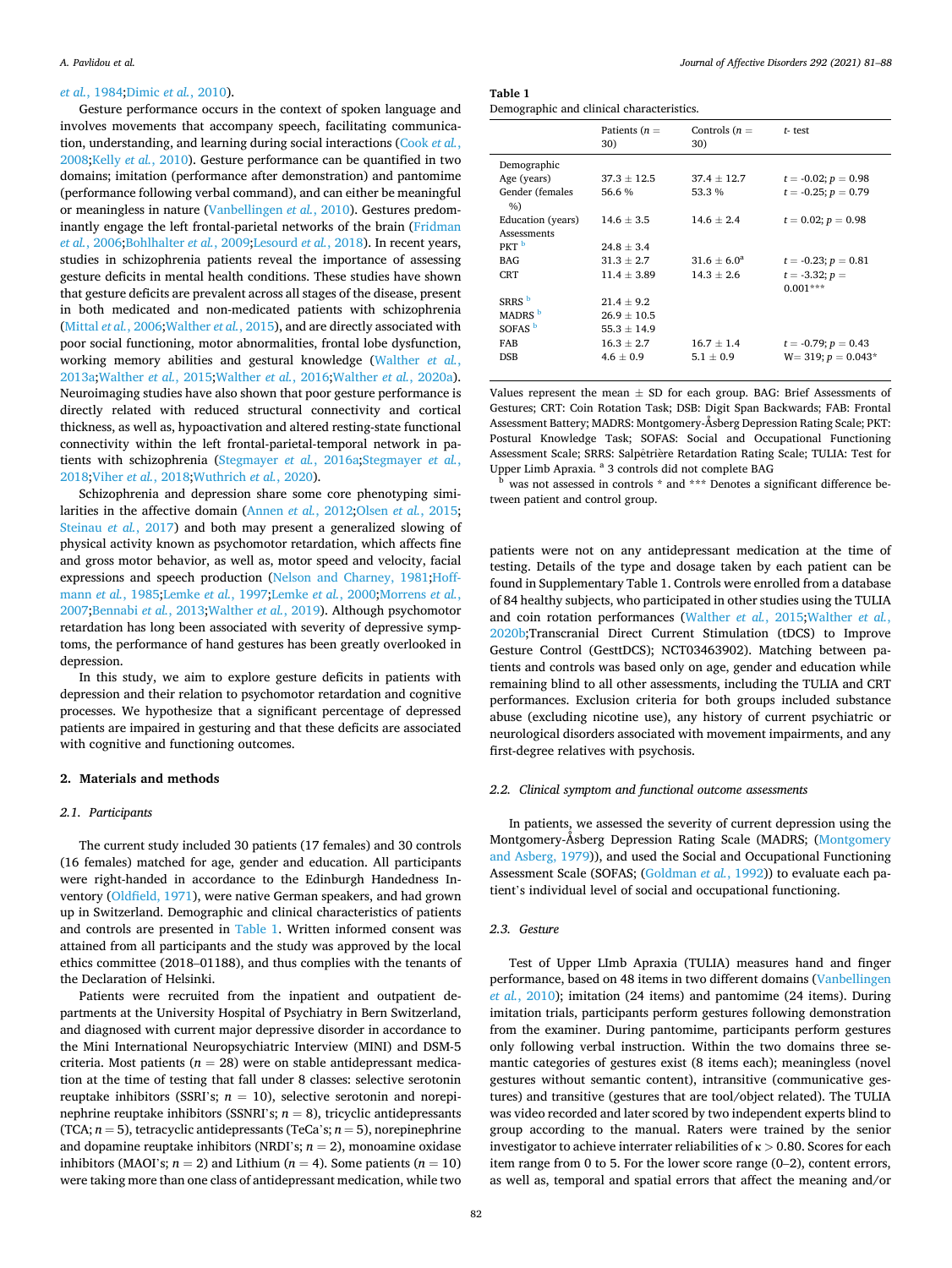trajectory of the gesture are included, while the 3–4 score range includes minimal temporal and spatial errors that are either corrected or don't affect the overall trajectory of the performed gesture. In contrast, a 5 score is given for entirely correct gesture performance. The maximum total score for TULIA is 240 (120 per domain) with higher scores indicating better performance. The cut-off score for total apraxia is 194/240; 95 for the imitation domain and 92 for the pantomime domain [\(Van](#page-7-0)[bellingen](#page-7-0) *et al.*, 2010), while the cut-off score for gesture deficits is 210/240; 104 for the imitation domain and 103 for the pantomime domain ([Walther](#page-7-0) *et al.*, 2013a).

Postural Knowledge Task (PKT). In patients, we further evaluated gesture recognition performance using a modified version of the PKT ([Mozaz](#page-6-0) *et al.*, 2002). Drawings of people carrying out 10 transitive and 10 intransitive gestures were shown with the distal parts of the executing limbs performing the gesture missing. Below each drawing, 3 images of different limb positions were shown and patients were asked to choose the image that illustrates the correct limb position. Furthermore, 10 tool/object based images were also shown, and patients were asked to choose the correct grip required to hold the tool/object by choosing one of the 3 choice images provided. The score for PKT ranges from 0–30.

Brief Assessment of Gestures (BAG). All participants completed a gesture questionnaire covering 12 statements on how comfortable and successful subjects are with co-speech gesture perception and production in various situations ([Nagels](#page-7-0) *et al.*, 2015). These statements included situations, in which communication was either hindered (i.e. noisy places) or not hindered (e.g. everyday discussions), while statements were phrased with either a positive or negative manner [\(Nagels](#page-7-0)  *et al.*[, 2015\)](#page-7-0).

#### *2.4. Fine motor and motor slowing*

Coin Rotation task (CRT). The CRT measures fine motor performance ([Mendoza](#page-6-0) *et al.*, 2009) and requires the participants to rotate a ½ Swiss franc coin through uninterrupted 180<sup>°</sup> turns using only their thumb, index and middle fingers. Participants were instructed to rotate the coin as quickly and as accurately as possible. Three trials of 10 seconds were completed for each hand. Similarly to TULIA, the test was video recorded and later quantified by a blind, independent examiner. Deficits in the CRT task are designated by a reduced number of 180° turns, as well as, the number of coin drops per trial. The first trial for each hand was used to familiarize the participant with the task procedure and thus was not included in the final CR score. The CR scores for trials 2 and 3 were calculated separately using the formula: CR score = number of  $180^\circ$ turns –  $[$ (number of coin drops x 0.1) x number of 180 $\textdegree$  turns](Walther *et al.*[, 2013b\)](#page-7-0) . Since all our patients and controls were dominantly right-handed, the mean CR score of trials 2 and 3 for the right hand was used for further analyses.

The Salpêtrière Retardation Rating Scale (SRRS; (Dantchev and [Widlocher, 1998](#page-6-0))) was used to quantify psychomotor retardation. SRRS includes items that measure the quality of the patients' movements, speech flow and tone, cognition, fatigue, concentration, memory, perception of time and level of interest. Each item score ranges from 0 (absent) to 4 (severe). The SRRS score ranges from 0–60.

## *2.5. Cognition*

In addition, the Frontal Assessment Battery (FAB) was applied to assess the presence and severity of a dysexecutive condition affecting both motor and cognitive behavior ([Dubois](#page-6-0) *et al.*, 2000). The Digit Span Backwards (DSB) from the Wechsler Memory Scalle III ([Wechsler, 1997\)](#page-7-0) was used to assess working memory abilities and tests the capacity to retain information in short-term memory and the ability to manipulate the information to produce a novel result. FAB and DSB were assessed in both patients and controls.

# *2.6. Data Analyses*

Mean total TULIA scores, as well as, mean TULIA scores for each domain (imitation and pantomime) and category (meaningless, intransitive, and transitive) were calculated using scripts written in R (version 3.6.3). Demographic and clinical data available for both patients and controls, as well as, performance in the CRT were compared using two sample t-tests. Performance score of the DSB was reported using the maximal span of each participant and differences between patients and controls was assessed using the Wilcoxon rank sum test for continuity correction since scores ranged from 3–6 [\(Leon, 1998](#page-6-0)). To assess whether age affected gesture performance, we ran a correlation between TULIA and age for both the patient (rho=0.002, *p*-value =0.98) and control group (rho  $= 0.01$ , *p-value*  $= 0.94$ ), and found no significant association between the two, thus age was not used as a covariate in our statistical analyses. Analysis of the mean TULIA was carried out using ANOVAs with CR added as a covariate to control for any medication-induced slowing. Spearman correlations were used to explore within-group associations between gesture performance and clinical parameters.

#### **3. Results**

#### *3.1. Demographic and clinical data*

Overall, patients and controls did not differ in age, gender or education. However, there was a positive association between education and gesture performance for patients' (rho  $= 0.53$ ; *p-value*  $= 0.003$ ) but not controls (rho  $= 0.11$ ; *p-value*  $= 0.54$ ). In addition, controls demonstrated superior performance compared to patients in working memory (DSB) and fine motor performance (CRT) ([Table 1](#page-1-0)). Patients had moderate to severe depression, and no differences in performance across measures was observed as a factor of gender (all F*<*1.7, all *p-value*s *>*0.201).

# *3.2. Gesture domains*

#### *3.2.1. Hand gesture performance*

TULIA revealed a high proportion (66.6%) of depressed patients with gesture deficits. This deficit was more pronounced in the pantomime (70%) than the imitation (53.3%) domain. A between group ANOVA found overall better performance in controls compared to patients for the total TULIA scores (F<sub>1, 57</sub> = 38.1;  $p < 0.0001$ ; [Fig. 1A](#page-3-0)). No effect of fine motor slowing as measured by the CRT was observed on gesture performance (F1, 57 = 1.6; *p* = 0.2). In addition, a 2 (group) x 2 (domain) ANOVA revealed a significant main effect of group ( $F_{1, 116} = 42.5$ ;  $p <$ 0.0001) and domain (F<sub>1, 116</sub> = 10.4;  $p < 0.01$ ), with controls performing better in each domain and imitation was better than pantomime across both groups [\(Fig. 1B](#page-3-0)). However, we found no interaction between group and domain (F<sub>1, 116</sub> = 1.24;  $p = 0.266$ ).

Moreover, a 2 (group) x 2 (domain) x 3 (category) ANOVA revealed a 2-way interaction between group and categories ( $F_{2, 348} = 4.95$ ;  $p <$ 0.01), while the interaction between domains and categories was at trend level (F<sub>2, 348</sub> = 2.37;  $p=$  0.094). In contrast, there was no group x domain interaction (F<sub>1, 348</sub> = 2.07;  $p=$  0.158). Significant main effects were also observed for group, domain and category (all F<sub>1, 348</sub> > 14.65; *p <* 0.001).

Importantly, we detected a significant 3-way interaction  $(F_{2, 348} =$ 3.62;  $p < 0.05$ ; [Fig. 1C](#page-3-0)) between group x domain x category. Post-hoc analysis using the Benjamini-Hochberg method indicated significant between-group differences across all categories of the imitation (all *pvalues <* 0.01) and pantomime domain (*p-values <* 0.0001) with controls outperforming patients with the exception of the pantomime meaningless gestures (*p-value* = 0.661). Across domains, patients performed significantly better in the imitation intransitive than the pantomime intransitive category ( $p$ -value  $\lt$  0.01), while no significant differences were observed for the transitive (*p-value* = 0.103) and meaningless (*p-*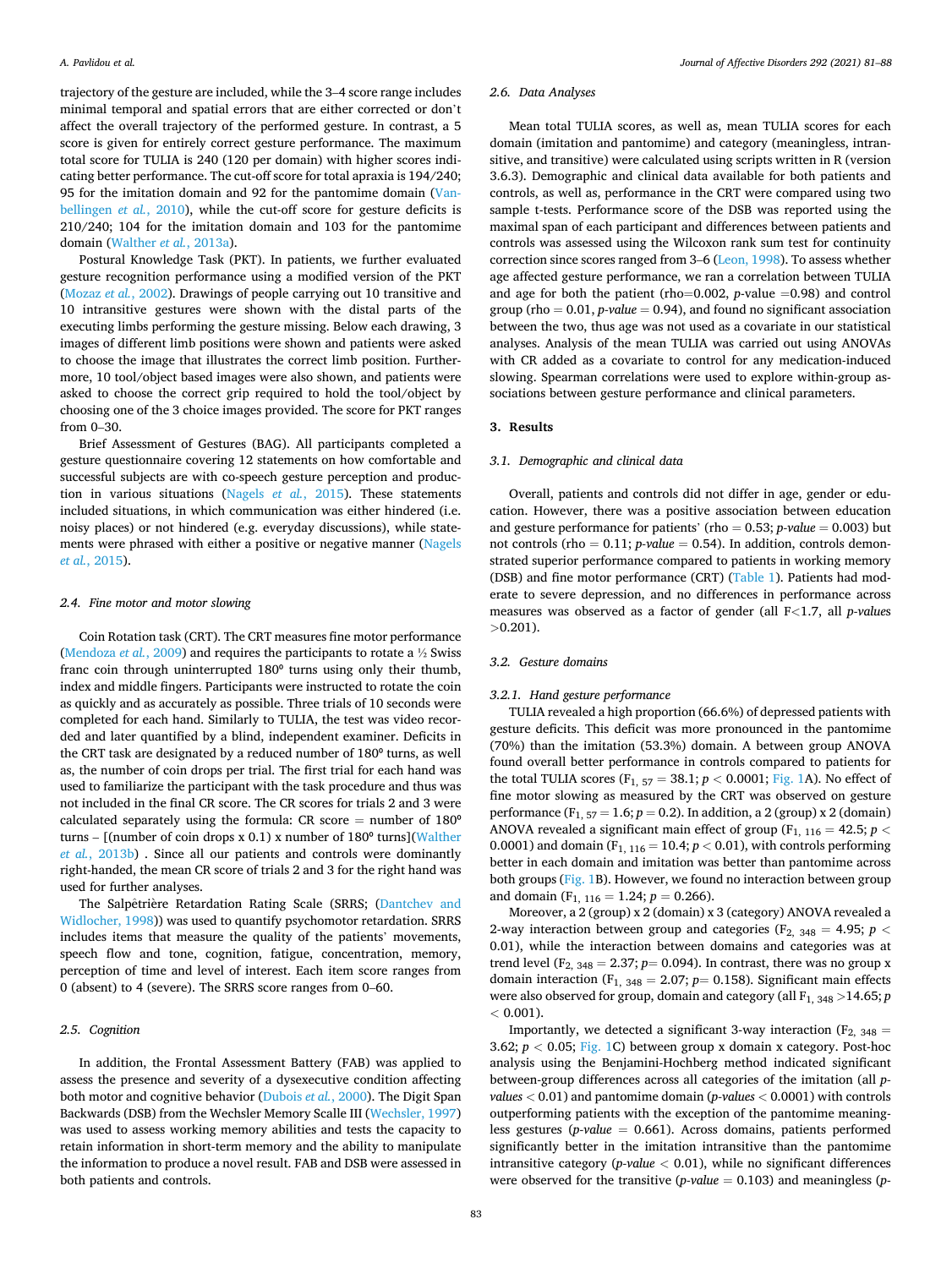<span id="page-3-0"></span> $\overline{A}$ 

*Journal of Affective Disorders 292 (2021) 81–88*



Domain







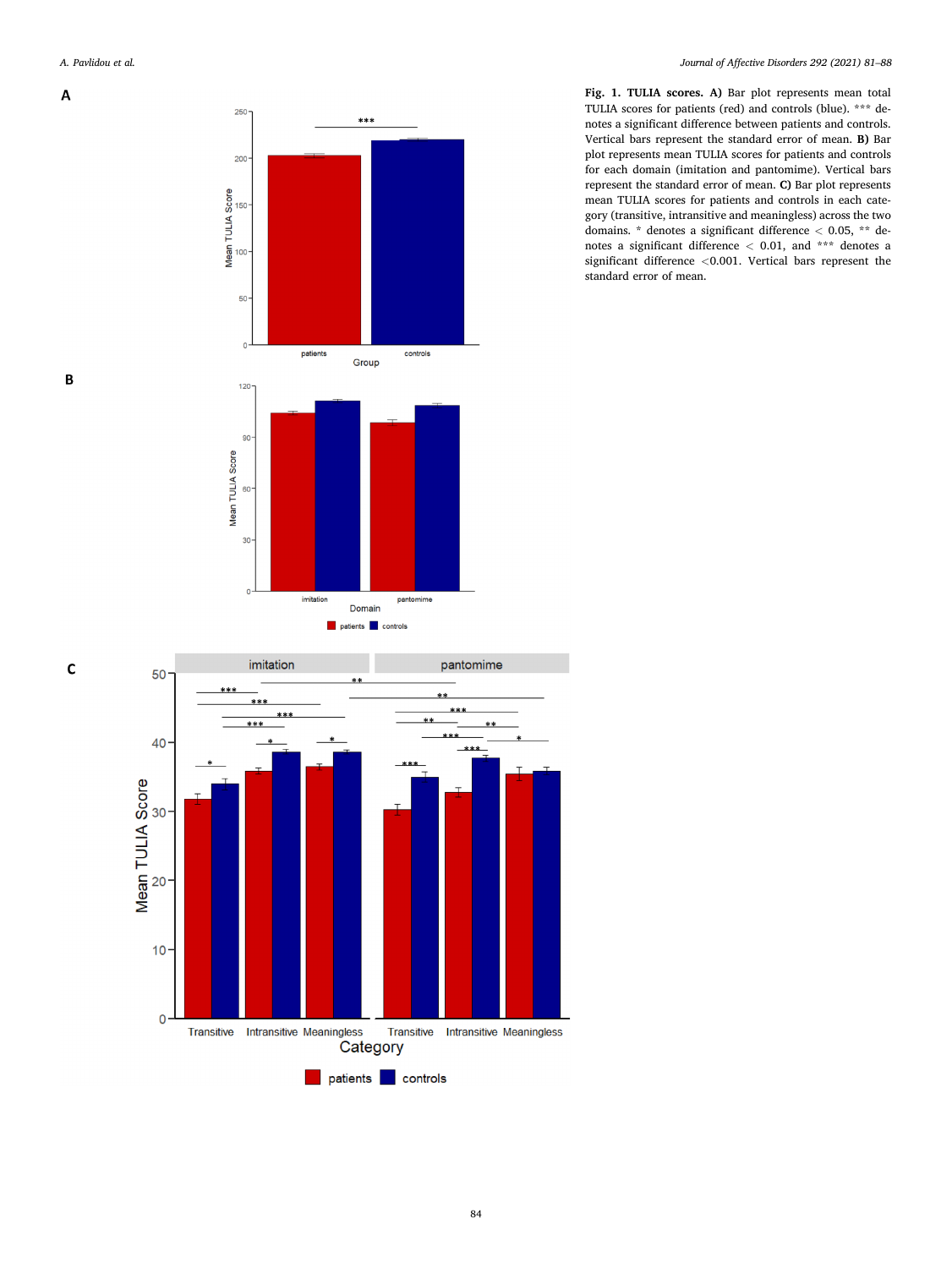$value = 0.304$  categories. In contrast, controls performed significantly better during the imitation meaningless than the pantomime meaningless category (*p-value <* 0.01), while no significant difference was observed for the transitive (*p-value* = 0.302) and intransitive (*pvalue* = 0.355) categories. Importantly, patients displayed superior performance in the meaningless category (*p-values <* 0.01), compared to the transitive and intransitive categories in the pantomime domain, while controls performed significantly better in the intransitive category (*p-values <* 0.05). On the other hand, in the imitation domain both groups performed better during intransitive and meaningless gestures (*p-values <* 0.0001) compared to transitive.

#### *3.2.2. Hand gesture knowledge*

Although gesture recognition performance was not assessed in controls in this study, the mean score (mean  $\pm$  SD; 24.8  $\pm$  3.4) of our depressed patients is similar to that reported in patients with schizophrenia (24.4  $\pm$  4.3; [Walther](#page-7-0) *et al.*, 2015). In addition, Walther and colleagues reported patients were worse than controls at recognizing gestures(27.3  $\pm$  1.4). However, in our study we found no association between gesture recognition and gesture performance (TULIA-PKT rho  $= -0.06$ , *p-value*  $= 0.727$ ; Table 2).

# *3.2.3. Gesture self-report*

No differences between patients and controls were observed on selfreported gesture production and processing ([Table 1\)](#page-1-0). In addition, no association between subjective preferences and actual gesture performance was observed (TULIA-BAG rho  $= -0.07$ , *p-value*  $= 0.727$ ; Table 2).

# *3.3. Gesture domains and motor behavior*

No significant associations between any of the three gesture domains and fine motor performance or psychomotor slowing were observed for patients (all rho ≤ .327, *p-value*s ≥ .527; Table 2).

#### *3.4. Gesture domains and clinical parameters*

Performance in all three gesture domains was not associated with

#### **Table 2**

Correlations for both patients and controls.

depression severity (all rho ≤ .251, *p-value*s ≥ .650). In addition, no significant associations were observed between gesture recognition performance and functional outcome (all rho ≤ .372, *p-value*s ≥ .213; Table 2), although a weak association was observed between TULIA performance and social functioning that did not reach significance following multiple comparison correction (TULIA – SOFAS rho  $= 0.372$ , *p-value* = 0.213 (uncorrected 0.043); Table 2).

#### *3.5. Gesture domains and cognition.*

Superior gesture performance in TULIA was strongly associated with working memory abilities in patients (TULIA-DSB rho = 0.651, *p-value*  = 0.001). No other associations between gesture performance and working memory or executive dysfunction was observed for patients or controls (all rho ≤ .46, *p-value* ≥ .109; Table 2).

#### **4. Discussion**

Depression is a mood disorder whose severity is often associated with a reduction in gross and fine movements (psychomotor retardation) and poor social functioning ([Schrijvers](#page-7-0) *et al.*, 2009;[Bennabi](#page-6-0) *et al.*, 2013; [Weightman](#page-7-0) *et al.*, 2014;[Walther](#page-7-0) *et al.*, 2019). Social interactions depend on performing and understanding non-verbal cues that help facilitate communication and connection between two or more parties and gestures are an integral part of this form of communication [\(Gold](#page-6-0)[in-Meadow and Alibali, 2013\)](#page-6-0). Although, depressed patients have been reported to use fewer gestures during interpersonal interactions [\(Hin](#page-6-0)[chliffe](#page-6-0) *et al.*, 1975[;Hinchliffe, 1975](#page-6-0)), deficits in the performance of these gestures and how it relates to poor social and cognitive functioning remains elusive. This study examined gesture performance deficits in depressed patients and whether these deficits are directly associated with gestural knowledge, psychomotor retardation, depression severity, social functioning, working memory, or executive dysfunction. A strikingly high percentage of patients with depression (66.6%) exhibited gesture deficits as measured by TULIA, which is similar to that reported in schizophrenia [\(Walther](#page-7-0) *et al.*, 2013b). Patients with depression exhibited inferior gesture performance compared to controls across both

| Patients<br>Gesture domains             |              |         |           | Controls<br>Gesture domains   |                                    |            |         |       |          |  |
|-----------------------------------------|--------------|---------|-----------|-------------------------------|------------------------------------|------------|---------|-------|----------|--|
| <b>TULIA</b>                            | PKT          | $-0.06$ | 0.727     | 0.727                         | TULIA                              | BAG        | $-0.03$ | 0.933 | 0.889    |  |
| TULIA                                   | BAG          | $-0.07$ | 0.727     | 0.704                         |                                    |            |         |       |          |  |
| Gesture domains and motor behavior      |              |         |           |                               | Gesture domains and motor behavior |            |         |       |          |  |
| <b>TULIA</b>                            | CRT          | 0.13    | 0.727     | 0.486                         | <b>TULIA</b>                       | <b>CRT</b> | 0.26    | 0.617 | 0.165    |  |
| <b>TULIA</b>                            | <b>SRRS</b>  | $-0.18$ | 0.713     | 0.340                         | BAG                                | <b>CRT</b> | 0.017   | 0.933 | 0.933    |  |
| PKT                                     | CRT          | $-0.08$ | 0.727     | 0.727                         |                                    |            |         |       |          |  |
| PKT                                     | <b>SRRS</b>  | 0.33    | 0.559     | 0.077                         |                                    |            |         |       |          |  |
| <b>BAG</b>                              | <b>CRT</b>   | $-0.18$ | 0.727     | 0.707                         |                                    |            |         |       |          |  |
| <b>BAG</b>                              | <b>SRRS</b>  | $-0.17$ | 0.713     | 0.357                         |                                    |            |         |       |          |  |
| Gesture domains and clinical parameters |              |         |           |                               |                                    |            |         |       |          |  |
| <b>TULIA</b>                            | <b>MADRS</b> | $-0.08$ | 0.783     | 0.643                         |                                    |            |         |       |          |  |
| <b>TULIA</b>                            | <b>SOFAS</b> | 0.37    | 0.213     | $0.043*$                      |                                    |            |         |       |          |  |
| PKT                                     | <b>MADRS</b> | 0.12    | 0.783     | 0.506                         |                                    |            |         |       |          |  |
| PKT                                     | <b>SOFAS</b> | $-0.07$ | 0.783     | 0.714                         |                                    |            |         |       |          |  |
| <b>BAG</b>                              | <b>MADRS</b> | $-0.25$ | 0.605     | 0.182                         |                                    |            |         |       |          |  |
| BAG                                     | <b>SOFAS</b> | 0.05    | 0.783     | 0.783                         |                                    |            |         |       |          |  |
| Gesture domains and cognition           |              |         |           | Gesture domains and cognition |                                    |            |         |       |          |  |
| <b>TULIA</b>                            | DSB          | 0.65    | $0.001**$ | ${<}0.001**$                  |                                    |            |         |       |          |  |
| <b>TULIA</b>                            | FAB          | 0.24    | 0.372     | 0.186                         | <b>TULIA</b>                       | <b>DSB</b> | 0.46    | 0.109 | $0.011*$ |  |
| PKT                                     | <b>DSB</b>   | 0.01    | 0.949     | 0.949                         | <b>TULIA</b>                       | FAB        | 0.219   | 0.617 | 0.244    |  |
| PKT                                     | FAB          | 0.25    | 0.372     | 0.181                         | BAG                                | DSB        | 0.17    | 0.809 | 0.405    |  |
| <b>BAG</b>                              | <b>DSB</b>   | $-0.31$ | 0.37      | 0.090                         | BAG                                | FAB        | 0.058   | 0.933 | 0.775    |  |
| <b>BAG</b>                              | FAB          | $-0.07$ | 0.808     | 0.714                         |                                    |            |         |       |          |  |

BAG: Brief Assessments of Gestures; CRT: Coin Rotation Task; DSB: Digit Span Backwards; FAB: Frontal Assessment Battery; MADRS: Montgomery-Åsberg Depression Rating Scale; PKT: Postural Knowledge Task; SOFAS: Social and Occupational Functioning Assessment Scale; SRRS: Salpêtrière Retardation Rating Scale; TULIA: Test for Upper Limb Apraxia. \* Denotes a significant correlation *p-value <* .05; \*\* Denotes a significant correlation *p-value <* .01; All p-values are corrected using the Benjamini-Hochberg method.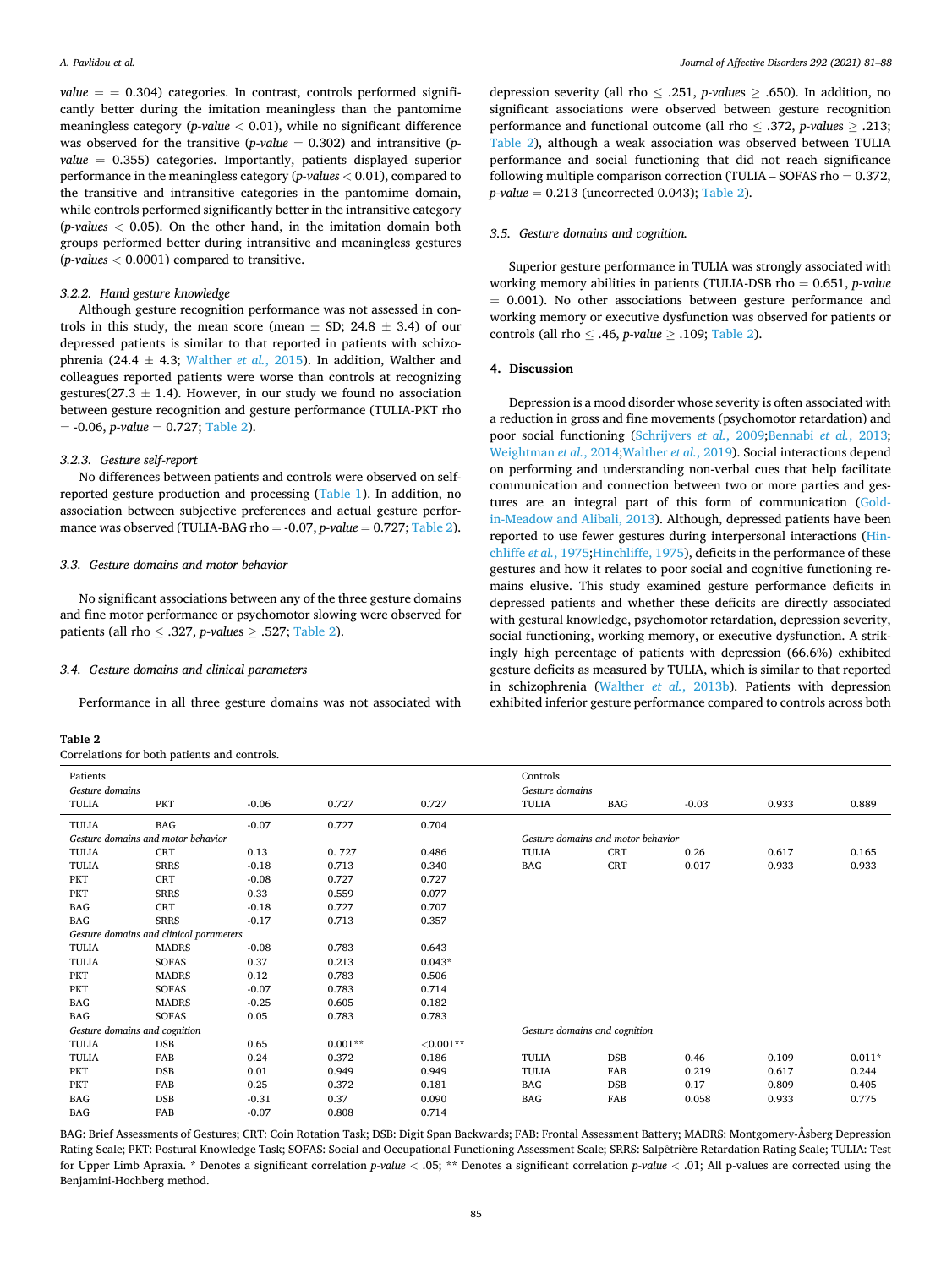domains (imitation and pantomime), and categories of gestures (transitive, intransitive, meaningless), with the exception of pantomime meaningless gestures. In addition, gestural knowledge or self-reported gesture behavior in social interactions was unrelated to actual gesture performance, suggesting that the gestural performance and knowledge are at least partially independent constructs. Likewise, neither aberrant motor behavior nor executive dysfunction were related to gesture deficits. However, these deficits were linked to impaired working memory abilities and poor social functioning (uncorrected). Performance across these measures was not different between genders.

When focusing on the compromised gesture categories in depression, patients performed worst when producing intransitive, i.e. symbolic, highly learned gestures. In contrast, patients' performance was superior in the novel, meaningless gesture category across domains, with the exception of meaningless pantomimes. This pattern of deficits is clearly different from that observed in two schizophrenia samples, where symbolic gestures are less compromised, while meaningless pantomimes are most affected [\(Walther](#page-7-0) *et al.*, 2013a[;Stegmayer](#page-7-0) *et al.*, 2016b). In depression, performance of meaningless pantomime gestures remains preserved and comparable to that of controls. Pantomime meaningless gestures involves the production of novel movements where patients are unable to rely on visual cues otherwise provided by the examiner or on semantic-conceptual knowledge of the commanded gesture, making them particularly hard to perform ([Vanbellingen](#page-7-0) *et al.*, 2010). It requires selecting, planning and retrieving details of the gesture and relies on the interaction between left inferior frontal gyrus (IFG) and left parietal lobe (IPL) [\(Goldenberg](#page-6-0) *et al.*, 2007[;Goldenberg, 2009](#page-6-0)). Sufficient performance of this type of gestures, suggests that the interaction between left IFG and left IPL remains undisturbed in depression. Therefore, the distinct disruptions within the left premotor-parietal network appear to be different between schizophrenia and depression [\(Wuthrich](#page-7-0) *et al.*, [2020\)](#page-7-0).

Adequate gesture performance relies on the multisensory integration of motor, sensory and speech cues, and depends on the retrieval of semantic and conceptual knowledge ([Walther and Mittal, 2016](#page-7-0)). Poorer performance indicates dysfunction of one or more of these processes. We therefore explored potential contributing factors to impaired gesture performance in depression. For example, in schizophrenia poor gestural knowledge, motor slowing, frontal dysfunction, and poor working memory abilities have all been linked to impaired hand gesture performance [\(Walther](#page-7-0) *et al.*, 2013b;[a;Walther](#page-7-0) *et al.*, 2015).

Gestural knowledge was not related to gesture performance in depression, even though patients had low scores on the gestural knowledge task (PKT). Conversely, in schizophrenia we detected similar PKT performance, but this was strongly correlated to poor gesture performance and cortical thinning within premotor-parietal-temporal network ([Walther](#page-7-0) *et al.*, 2015;Viher *et al.*[, 2018\)](#page-7-0). In line with this observation, patients with depression seem to recruit more neural resources to correctly process information such as co-speech gestures and body orientation (Suffel *et al.*[, 2020\)](#page-7-0).

Self-reported gesture use was not different between patients and controls. Furthermore, self-report did not correlate with actual gesture performance. The only other study using the BAG questionnaire in depression found a trend level group difference (Suffel *et al.*[, 2020\)](#page-7-0).

Patients with depression demonstrated clear psychomotor retardation. However, both measures of psychomotor retardation were not associated with gesture performance. Indeed, psychomotor slowing is a common occurrence in both depression and schizophrenia, reflecting dysfunction within the frontal-striatal circuits [\(Morrens](#page-6-0) *et al.*, 2007; [Liberg and Rahm, 2015](#page-6-0)[;Walther and Mittal, 2017;Osborne](#page-7-0) *et al.*, 2020). Correct planning and execution of complex gestures can thus be compromised by motor slowing. For example, in schizophrenia such impairments have been linked to deficits in the production of complex gestures ([Walther](#page-7-0) *et al.*, 2013b;[Walther](#page-7-0) *et al.*, 2015). However, in depression the gesture deficit seems to occur despite psychomotor slowing.

In the present study, depression severity was not correlated with any of the gesture domains. This finding argues for a categorical association, i.e. a majority of patients have clear deficits, while there is no additional effect of the severity of the current episode. Poor nonverbal communication skills especially for communicating affective information are an established finding in depression and have been shown to negatively impact social interactions and increase social withdrawal ([Bourke](#page-6-0) *et al.*, [2010;](#page-6-0)[Weightman](#page-7-0) *et al.*, 2014[;Weightman](#page-7-0) *et al.*, 2019). The current study extends these findings and suggests that depressed patients exhibit deficits in non-affective gestures as well. Patients with depression require more effort to process social information from gestures ([Suffel](#page-7-0)  *et al.*[, 2020](#page-7-0)). In fact, we found poor gesture performance to be linked to lower social functioning (uncorrected *p-value* = 0.043). This study suggests that deficits in gesture performance in depressed patients may also be an indicator of poor social functioning and must not be ignored, however the causality between the two remains unclear.

Working memory is critical to perform gestures following demonstration by the examiner, i.e. imitation. In addition, performance of meaningful gestures following verbal instruction, i.e. pantomime, also requires retrieval of semantic or conceptual knowledge [\(Vanbellingen](#page-7-0)  *et al.*[, 2010\)](#page-7-0). In this study, patients performed inferior to controls in all categories except the meaningless pantomimes, suggesting that they fail in situations with strong working memory load or retrieval of prior knowledge. This notion aligns with the observed association between gesture performance and educational achievement in patients with depression; but keeping in mind, that educational achievement has various influences. Previous studies suggest deficits in long-term memory in patients with depression ([Williams](#page-7-0) *et al.*, 2007;[Gorlin](#page-6-0) *et al.*, 2019), with one study in particular showing depressed patients had deficits in the retrieval of words during a letter fluency test [\(Douglas](#page-6-0) *et al.*, 2013). In line with previous reports, we found differences between patients with depression and controls in verbal working memory as measured by DSB with controls outperforming patients, while performance in TULIA for patients was associated with working memory abilities. This suggests working memory to be critical when understanding, planning and performing gestures that rely on previous knowledge.

Finally, patients with depression had intact executive function as measured by the FAB, suggesting that the effects of working memory may not reflect a broader executive functioning deficit and may be specific to working memory [\(Banich, 2009](#page-6-0)). Further, executive function was not correlated with gesture domains. This again is in strong contrast to schizophrenia, where we repeatedly found executive dysfunction to be associated with gesture impairments ([Walther](#page-7-0) *et al.*, 2013a;[Walther](#page-7-0)  *et al.*[, 2015;Walther](#page-7-0) *et al.*, 2020a).

Taken together, the current study shows that a significant number of depressed patients suffer from gesture deficits. These deficits seem to be directly related to a dysfunction in the retrieval mechanisms required to correctly plan and execute a gesture and may become a predictor of poor social functioning in depressed patients. In contrast to schizophrenia patients, the observed gesture deficits are not related to, gesture knowledge, psychomotor retardation or executive dysfunction. These findings argue for distinct mechanisms contributing to gesture deficits in depression or schizophrenia. Future studies can employ neuroimaging techniques to understand how these differences emerge in the brain. This will aid establishing therapeutic interventions to tackle gesture deficits specific to depression using neurostimulation [\(Lefebvre](#page-6-0) *et al.*, [2020\)](#page-6-0) or cognitive remediation therapy.

Some considerations should be addressed regarding the current study. First, it is important to point out that this is a cross-sectional study with a relatively small number of patients with moderate to severe depression. Measuring gesture deficits at a specific state of the disorder offers very little information on the progression of these deficits. Longitudinal studies including a much larger population can shed light on how gesture deficits materialize in depression and how prevalent they are over time. In addition, our selection of cognitive tests (FAB and DSB) was done solely to compare their effect on gesture performance in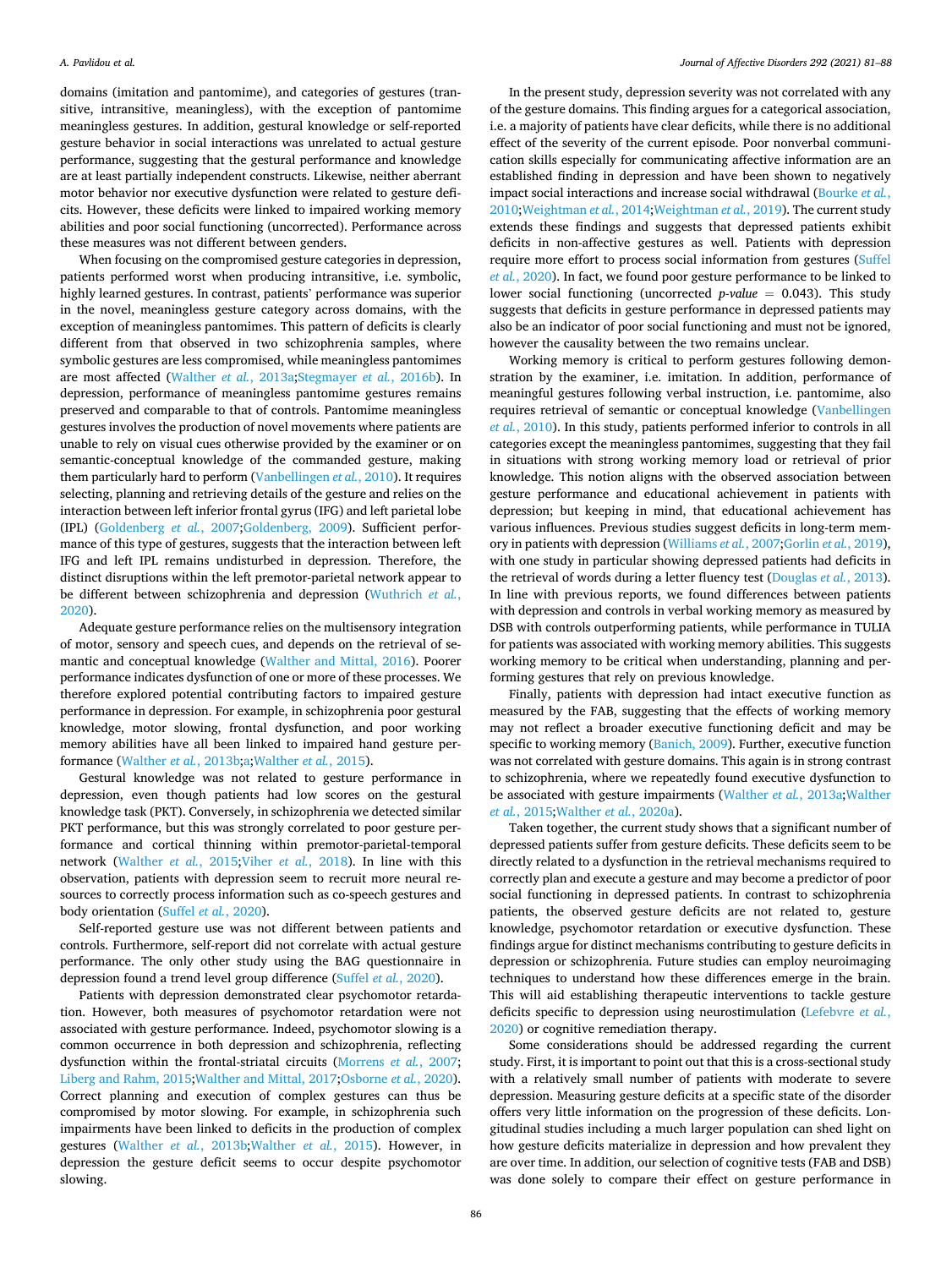<span id="page-6-0"></span>depression to that previously observed in schizophrenia [\(Walther](#page-7-0) *et al.*, [2013b;Walther](#page-7-0) *et al.*, 2015). Considering a more comprehensive assessment of cognitive functioning in depression will be critical in the future. Moreover, it is worth noting that most of our patients were on antidepressants during the time of testing, which may impact gesture performance by introducing subtle fine motor disturbances. Evidence of such phenomenon are sparse, and seem unlikely as gesture deficits have also been observed in non-medicated patients with psychosis (Mittal *et al.*, 2006;Millman *et al.*, 2014). Prolonged use of antidepressive medication has been linked to improvements in affective impairments in depressed patients; their effect on gesture deficits however remains unclear. Additionally, psychomotor slowing was included as a covariate in the models, so any medication-induced slowing effects were accounted for in the models. Future studies can compare first-episode depressed patients, non-medicated patients diagnosed with depression, as well as, remitted patients to establish if gesture deficits are prevalent across all stages of depression ([Shankman](#page-7-0) *et al.*, 2020), as characterized in schizophrenia patients.

In conclusion, depressed patients clearly display impaired gesture performance, with 2/3 patients exhibiting gesture deficits. These deficits were not associated with gestural knowledge, psychomotor retardation, depression severity, or executive dysfunction, but were linked to working memory abilities and poor social functioning. We suggest a dysfunction in the retrieval of gestural cues required to plan and execute gestures. Gesture deficits may represent a distinct treatment target in the care of patients with depression.

#### **Funding**

This study was funded by the National Institutes of Health (NIH grant R01-MH118741) given to SS, VM, and SW.

# **CRediT authorship contribution statement**

**Anastasia Pavlidou:** Formal analysis, Validation, Writing - original draft, Writing – review & editing. **Petra V. Viher:** Conceptualization. **Hanta Bachofner:** Data curation. **Florian Weiss:** Data curation. **Katharina Stegmayer:** Data curation. **Stewart A. Shankman:** Funding acquisition, Validation, Writing - original draft, Writing - review  $\&$ editing. **Vijay A. Mittal:** Funding acquisition, Validation, Writing – review & editing. **Sebastian Walther:** Conceptualization, Funding acquisition, Validation, Writing – review  $&$  editing.

# **Declaration of Competing Interest**

Dr. Walther received honoraria from Janssen, Lundbeck, and Sunovion. Dr. Stegmayer received honoraria from Lundbeck and Sunovion. All other authors confirm that they have no conflict of interest.

# **Acknowledgments**

None

## **Supplementary materials**

Supplementary material associated with this article can be found, in the online version, at doi:[10.1016/j.jad.2021.05.055](https://doi.org/10.1016/j.jad.2021.05.055).

#### **References**

#### *Journal of Affective Disorders 292 (2021) 81–88*

- [Bennabi, D., Vandel, P., Papaxanthis, C., Pozzo, T., Haffen, E., 2013. Psychomotor](http://refhub.elsevier.com/S0165-0327(21)00499-7/sbref0003) [retardation in depression: a systematic review of diagnostic, pathophysiologic, and](http://refhub.elsevier.com/S0165-0327(21)00499-7/sbref0003)  [therapeutic implications. Biomed. Res. Int. 2013, 158746.](http://refhub.elsevier.com/S0165-0327(21)00499-7/sbref0003)
- Bohlhalter, S., Hattori, N., Wheaton, L., Fridman, E., Shamim, E.A., Garraux, G. [Hallett, M., 2009. Gesture subtype-dependent left lateralization of praxis planning:](http://refhub.elsevier.com/S0165-0327(21)00499-7/sbref0004)  [an event-related fMRI study. Cereb. Cortex 19, 1256](http://refhub.elsevier.com/S0165-0327(21)00499-7/sbref0004)–1262.
- [Bora, E., Berk, M., 2016. Theory of mind in major depressive disorder: a meta-analysis.](http://refhub.elsevier.com/S0165-0327(21)00499-7/sbref0005)  [J. Affect. Disord. 191, 49](http://refhub.elsevier.com/S0165-0327(21)00499-7/sbref0005)–55.
- [Bourke, C., Douglas, K., Porter, R., 2010. Processing of facial emotion expression in](http://refhub.elsevier.com/S0165-0327(21)00499-7/sbref0006) [major depression: a review. Aust. N. Z. J. Psychiatry 44, 681](http://refhub.elsevier.com/S0165-0327(21)00499-7/sbref0006)–696.
- [Cook, S.W., Mitchell, Z., Goldin-Meadow, S., 2008. Gesturing makes learning last.](http://refhub.elsevier.com/S0165-0327(21)00499-7/sbref0007)  [Cognition 106, 1047](http://refhub.elsevier.com/S0165-0327(21)00499-7/sbref0007)–1058.
- [Dantchev, N., Widlocher, D.J., 1998. The measurement of retardation in depression.](http://refhub.elsevier.com/S0165-0327(21)00499-7/sbref0008) [J. Clin. Psychiatry 59 \(Suppl 14\), 19](http://refhub.elsevier.com/S0165-0327(21)00499-7/sbref0008)–25.
- [Dimic, S., Wildgrube, C., Mccabe, R., Hassan, I., Barnes, T.R., Priebe, S., 2010. Non](http://refhub.elsevier.com/S0165-0327(21)00499-7/sbref0009)[verbal behaviour of patients with schizophrenia in medical consultations](http://refhub.elsevier.com/S0165-0327(21)00499-7/sbref0009)–a [comparison with depressed patients and association with symptom levels.](http://refhub.elsevier.com/S0165-0327(21)00499-7/sbref0009) [Psychopathology 43, 216](http://refhub.elsevier.com/S0165-0327(21)00499-7/sbref0009)–222.
- [Douglas, K.M., Porter, R.J., Knight, R.G., Alsop, B., 2013. The dynamics of word retrieval](http://refhub.elsevier.com/S0165-0327(21)00499-7/sbref0010)  [in major depression. Austr. N. Z. J. Psychiatry 47, 276](http://refhub.elsevier.com/S0165-0327(21)00499-7/sbref0010)–283.
- [Dubois, B., Slachevsky, A., Litvan, I., Pillon, B., 2000. The FAB: a frontal assessment](http://refhub.elsevier.com/S0165-0327(21)00499-7/sbref0011)  [battery at bedside. Neurology 55, 1621](http://refhub.elsevier.com/S0165-0327(21)00499-7/sbref0011)–1626.
- [Fiquer, J.T., Moreno, R.A., Brunoni, A.R., Barros, V.B., Fernandes, F., Gorenstein, C.,](http://refhub.elsevier.com/S0165-0327(21)00499-7/sbref0012) [2018. What is the nonverbal communication of depression? Assessing expressive](http://refhub.elsevier.com/S0165-0327(21)00499-7/sbref0012)  [differences between depressive patients and healthy volunteers during clinical](http://refhub.elsevier.com/S0165-0327(21)00499-7/sbref0012)  [interviews. J. Affect. Disord. 238, 636](http://refhub.elsevier.com/S0165-0327(21)00499-7/sbref0012)–644.
- [Fossi, L., Faravelli, C., Paoli, M., 1984. The ethological approach to the assessment of](http://refhub.elsevier.com/S0165-0327(21)00499-7/sbref0013) [depressive disorders. J. Nerv. Ment. Dis. 172, 332](http://refhub.elsevier.com/S0165-0327(21)00499-7/sbref0013)–341.
- [Fridman, E.A., Immisch, I., Hanakawa, T., Bohlhalter, S., Waldvogel, D., Kansaku, K.,](http://refhub.elsevier.com/S0165-0327(21)00499-7/sbref0014) [Wheaton, L., Wu, T., Hallett, M., 2006. The role of the dorsal stream for gesture](http://refhub.elsevier.com/S0165-0327(21)00499-7/sbref0014) [production. Neuroimage 29, 417](http://refhub.elsevier.com/S0165-0327(21)00499-7/sbref0014)–428.
- [Goldenberg, G., 2009. Apraxia and the parietal lobes. Neuropsychologia 47, 1449](http://refhub.elsevier.com/S0165-0327(21)00499-7/sbref0015)–1459. [Goldenberg, G., Hermsdorfer, J., Glindemann, R., Rorden, C., Karnath, H.O., 2007.](http://refhub.elsevier.com/S0165-0327(21)00499-7/sbref0016)
- [Pantomime of tool use depends on integrity of left inferior frontal cortex. Cereb.](http://refhub.elsevier.com/S0165-0327(21)00499-7/sbref0016)  [Cortex 17, 2769](http://refhub.elsevier.com/S0165-0327(21)00499-7/sbref0016)–2776.
- [Goldin-Meadow, S., Alibali, M.W, 2013. Gesture](http://refhub.elsevier.com/S0165-0327(21)00499-7/sbref0017)'s role in speaking, learning, and [creating language. Annu. Rev. Psychol. 64, 257](http://refhub.elsevier.com/S0165-0327(21)00499-7/sbref0017)–283.
- [Goldman, H.H., Skodol, A.E., Lave, T.R., 1992. Revising axis V for DSM-IV: a review of](http://refhub.elsevier.com/S0165-0327(21)00499-7/sbref0018)  [measures of social functioning. Am. J. Psychiatry 149, 1148](http://refhub.elsevier.com/S0165-0327(21)00499-7/sbref0018)–1156.
- [Gorlin, E.I., Werntz, A.J., Fua, K.C., Lambert, A.E., Namaky, N., 2019. Remembering or](http://refhub.elsevier.com/S0165-0327(21)00499-7/sbref0019)  [knowing how we felt: depression and anxiety symptoms predict retrieval processes](http://refhub.elsevier.com/S0165-0327(21)00499-7/sbref0019) [during emotional self-report. Emotion 19, 465](http://refhub.elsevier.com/S0165-0327(21)00499-7/sbref0019)–479.
- [Hinchliffe, M., Hooper, D., Roberts, F.J., Vaughan, P.W., 1975. Study of interaction](http://refhub.elsevier.com/S0165-0327(21)00499-7/sbref0020)  [between depressed-patients and their spouses. Br. J. Psychiatry 126, 164](http://refhub.elsevier.com/S0165-0327(21)00499-7/sbref0020)–172.
- [Hinchliffe, M.K., 1975. Interaction between depressed-patients and their spouses. Br. J.](http://refhub.elsevier.com/S0165-0327(21)00499-7/sbref0021)  [Psychiatry 127, 189.](http://refhub.elsevier.com/S0165-0327(21)00499-7/sbref0021)
- [Hoffmann, G.M., Gonze, J.C., Mendlewicz, J., 1985. Speech pause time as a method for](http://refhub.elsevier.com/S0165-0327(21)00499-7/sbref0022)  [the evaluation of psychomotor retardation in depressive illness. Br. J. Psychiatry](http://refhub.elsevier.com/S0165-0327(21)00499-7/sbref0022)  [146, 535](http://refhub.elsevier.com/S0165-0327(21)00499-7/sbref0022)–538.
- [Kelly, S.D., Ozyurek, A., Maris, E, 2010. Two sides of the same coin: speech and gesture](http://refhub.elsevier.com/S0165-0327(21)00499-7/sbref0023)  [mutually interact to enhance comprehension. Psychol. Sci. 21, 260](http://refhub.elsevier.com/S0165-0327(21)00499-7/sbref0023)–267.
- [Lefebvre, S., Pavlidou, A., Walther, S, 2020. What is the potential of neurostimulation in](http://refhub.elsevier.com/S0165-0327(21)00499-7/sbref0024)  [the treatment of motor symptoms in schizophrenia? Expert. Rev. Neurother. 20,](http://refhub.elsevier.com/S0165-0327(21)00499-7/sbref0024) 697–[706](http://refhub.elsevier.com/S0165-0327(21)00499-7/sbref0024).
- [Lemke, M.R., Broderick, A., Zeitelberger, M., Hartmann, W., 1997. Motor activity and](http://refhub.elsevier.com/S0165-0327(21)00499-7/sbref0025) [daily variation of symptom intensity in depressed patients. Neuropsychobiology 36,](http://refhub.elsevier.com/S0165-0327(21)00499-7/sbref0025)  57–[61](http://refhub.elsevier.com/S0165-0327(21)00499-7/sbref0025).
- [Lemke, M.R., Wendorff, T., Mieth, B., Buhl, K., Linnemann, M., 2000. Spatiotemporal](http://refhub.elsevier.com/S0165-0327(21)00499-7/sbref0026)  [gait patterns during over ground locomotion in major depression compared with](http://refhub.elsevier.com/S0165-0327(21)00499-7/sbref0026) [healthy controls. J. Psychiatr. Res. 34, 277](http://refhub.elsevier.com/S0165-0327(21)00499-7/sbref0026)–283.
- Leon, A.C. (1998). "3.12 Descriptive and Inferential Statistics," in: A.S. Bellack & M. Hersen., *Comprehensive Clinical Psychology,* (Eds.), Oxford: Pergamon, 243–285.
- [Lesourd, M., Osiurak, F., Baumard, J., Bartolo, A., Vanbellingen, T., Reynaud, E., 2018.](http://refhub.elsevier.com/S0165-0327(21)00499-7/sbref0028)  [Cerebral correlates of imitation of intransitive gestures: An integrative review of](http://refhub.elsevier.com/S0165-0327(21)00499-7/sbref0028)
- [neuroimaging data and brain lesion studies. Neurosci. Biobehav. Rev. 95, 44](http://refhub.elsevier.com/S0165-0327(21)00499-7/sbref0028)–60. [Liberg, B., Rahm, C., 2015. The functional anatomy of psychomotor disturbances in](http://refhub.elsevier.com/S0165-0327(21)00499-7/sbref0029)  [major depressive disorder. Front. Psychiatry 6, 34](http://refhub.elsevier.com/S0165-0327(21)00499-7/sbref0029).
- [Marazziti, D., Consoli, G., Picchetti, M., Carlini, M., Faravelli, L., 2010. Cognitive](http://refhub.elsevier.com/S0165-0327(21)00499-7/sbref0030) [impairment in major depression. Eur. J. Pharmacol. 626, 83](http://refhub.elsevier.com/S0165-0327(21)00499-7/sbref0030)–86.
- [Mendoza, J.E., Apostolos, G.T., Humphreys, J.D., Hanna-Pladdy, B., O](http://refhub.elsevier.com/S0165-0327(21)00499-7/sbref0031)'bryant, S.E, 2009. [Coin rotation task \(CRT\): a new test of motor dexterity. Arch. Clin. Neuropsychol.](http://refhub.elsevier.com/S0165-0327(21)00499-7/sbref0031) [24, 287](http://refhub.elsevier.com/S0165-0327(21)00499-7/sbref0031)–292.
- [Millman, Z.B., Goss, J., Schiffman, J., Mejias, J., Gupta, T., Mittal, V.A., 2014. Mismatch](http://refhub.elsevier.com/S0165-0327(21)00499-7/sbref0032)  [and lexical retrieval gestures are associated with visual information processing,](http://refhub.elsevier.com/S0165-0327(21)00499-7/sbref0032) [verbal production, and symptomatology in youth at high risk for psychosis.](http://refhub.elsevier.com/S0165-0327(21)00499-7/sbref0032) [Schizophr. Res. 158, 64](http://refhub.elsevier.com/S0165-0327(21)00499-7/sbref0032)–68.
- [Mittal, V.A., Tessner, K.D., Mcmillan, A.L., Delawalla, Z., Trotman, H.D., Walker, E.F.,](http://refhub.elsevier.com/S0165-0327(21)00499-7/sbref0033)  [2006. Gesture behavior in unmedicated schizotypal adolescents. J. Abnorm. Psychol.](http://refhub.elsevier.com/S0165-0327(21)00499-7/sbref0033)  [115, 351](http://refhub.elsevier.com/S0165-0327(21)00499-7/sbref0033)–358.
- [Montgomery, S.A., Asberg, M, 1979. A new depression scale designed to be sensitive to](http://refhub.elsevier.com/S0165-0327(21)00499-7/sbref0034)  [change. Br. J. Psychiatry 134, 382](http://refhub.elsevier.com/S0165-0327(21)00499-7/sbref0034)–389.
- [Morrens, M., Hulstijn, W., Sabbe, B., 2007. Psychomotor slowing in schizophrenia.](http://refhub.elsevier.com/S0165-0327(21)00499-7/sbref0035)  [Schizophr. Bull. 33, 1038](http://refhub.elsevier.com/S0165-0327(21)00499-7/sbref0035)–1053.
- [Mozaz, M., Rothi, L.J., Anderson, J.M., Crucian, G.P., Heilman, K.M., 2002. Postural](http://refhub.elsevier.com/S0165-0327(21)00499-7/sbref0036)  [knowledge of transitive pantomimes and intransitive gestures. J. Int. Neuropsychol.](http://refhub.elsevier.com/S0165-0327(21)00499-7/sbref0036)  [Soc. 8, 958](http://refhub.elsevier.com/S0165-0327(21)00499-7/sbref0036)–962.

[Annen, S., Roser, P., Brune, M., 2012. Nonverbal behavior during clinical interviews:](http://refhub.elsevier.com/S0165-0327(21)00499-7/sbref0001)  [similarities and dissimilarities among schizophrenia, mania, and depression. J. Nerv.](http://refhub.elsevier.com/S0165-0327(21)00499-7/sbref0001)  [Ment. Dis. 200, 26](http://refhub.elsevier.com/S0165-0327(21)00499-7/sbref0001)–32.

[Banich, M.T., 2009. Executive function: the search for an integrated account. Curr.](http://refhub.elsevier.com/S0165-0327(21)00499-7/sbref0002) [Direct. Psychol. Sci. 18, 89](http://refhub.elsevier.com/S0165-0327(21)00499-7/sbref0002)–94.